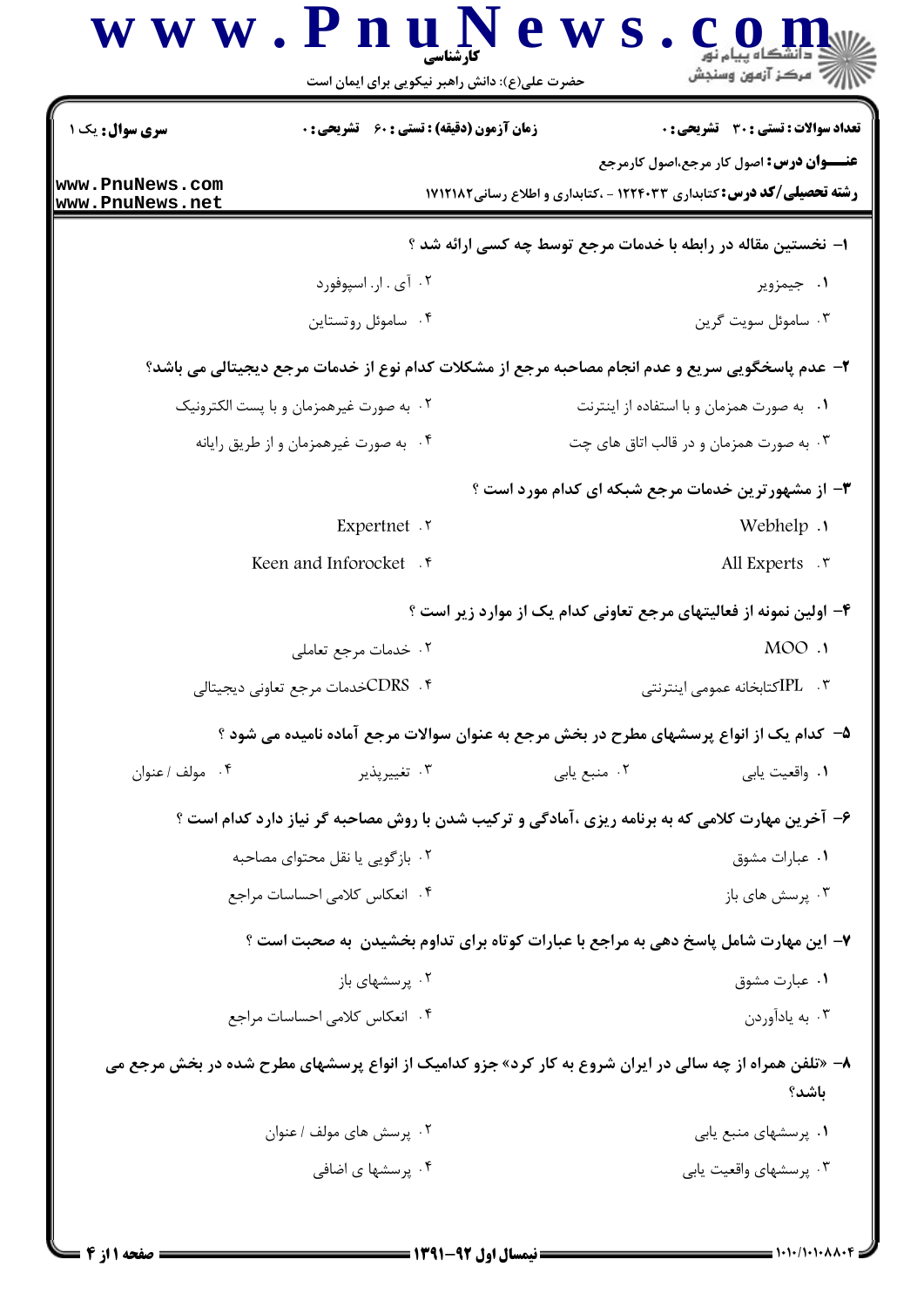|                                                                                                                                                        | www.PnuNews<br>حضرت علی(ع): دانش راهبر نیکویی برای ایمان است                                           |                                                                                         | COI<br>أأزام مركز آزمون وسنجش                                                                  |  |  |
|--------------------------------------------------------------------------------------------------------------------------------------------------------|--------------------------------------------------------------------------------------------------------|-----------------------------------------------------------------------------------------|------------------------------------------------------------------------------------------------|--|--|
| <b>سری سوال : ۱ یک</b>                                                                                                                                 | <b>زمان آزمون (دقیقه) : تستی : 60 ٪ تشریحی : 0</b>                                                     |                                                                                         | تعداد سوالات : تستى : 30 - تشريحي : 0<br><del>عنــــو</del> ان درس: اصول کار مرجع،اصول کارمرجع |  |  |
| www.PnuNews.com<br>www.PnuNews.net                                                                                                                     |                                                                                                        | <b>رشته تحصیلی/کد درس:</b> کتابداری ۱۲۲۴۰۳۳ - ،کتابداری و اطلاع رسانی۱۷۱۲۱۸۲            |                                                                                                |  |  |
|                                                                                                                                                        | ۹- رایج ترین اصطلاح برای ارائه خدمات مرجع دیجیتالی در وب سایت های کتابخانه ای کدام است ؟               |                                                                                         |                                                                                                |  |  |
| ۰۴ از کتابخانه بپرسید                                                                                                                                  | ۰۳ از ما بپرسید                                                                                        | ۰۲ سوال کنید                                                                            | ٠١. از كتابدار بپرس                                                                            |  |  |
|                                                                                                                                                        | ∙ا− کدام یک از پایگاههای اطلاعاتی زیر به ارائه خدمات اشاعه گزینشی اطلاعات به صورت الکترونیک می پردازد؟ |                                                                                         |                                                                                                |  |  |
| ۰۴ ابسکو                                                                                                                                               | ۰۲ ساینس دایرکت سیست ۲۰۰ امرالد                                                                        |                                                                                         | ۰۱ پروکوئست                                                                                    |  |  |
| 11– در این نوع جستجو ، نظام اطلاعاتی تمام مدارک را دقیقاً مطابق با ملاک های مشخص شده در کلید واژه ها بازیابی می کند<br>و در اختیار کاربر قرار می دهد ؟ |                                                                                                        |                                                                                         |                                                                                                |  |  |
|                                                                                                                                                        | ۰۲ جستجوی استنادی                                                                                      |                                                                                         | ٠١ جستجوى تطابق دقيق                                                                           |  |  |
|                                                                                                                                                        | ۰۴ جستجوي فراپيوندي                                                                                    |                                                                                         | ۰۳ جستجوی تطابق جزیی                                                                           |  |  |
|                                                                                                                                                        | ۱۲– این عملگر شامل اشتراکات کلیدواژه ها وبرای محدود کردن نتایج جستجو استفاده می شود؟                   |                                                                                         |                                                                                                |  |  |
| $AND .$ ۴                                                                                                                                              |                                                                                                        | $XOR \tF$ BUT $\cdot$                                                                   | OR.1                                                                                           |  |  |
|                                                                                                                                                        |                                                                                                        | ۱۳– در این نظام اطلاعاتی نتایج بازیابی بر اساس میزان ربط از بالا به پایین مرتب می شوند؟ |                                                                                                |  |  |
|                                                                                                                                                        | NETLIBRARY .Y                                                                                          |                                                                                         | ERIC .1                                                                                        |  |  |
|                                                                                                                                                        | SCIENCE DIRECT F                                                                                       |                                                                                         | $CAB \cdot r$                                                                                  |  |  |
|                                                                                                                                                        | ۱۴−  کدام یک از اجزا نظام اطلاعاتی به عنوان مهمترین عامل تعیین موفقیت یا شکست آن محسوب می شود؟         |                                                                                         |                                                                                                |  |  |
| ۰۴ رابط کاربر                                                                                                                                          | ۰۳ مرورگر                                                                                              | ۰۲ نرم افزار                                                                            | ۰۱ سخت افزار                                                                                   |  |  |
|                                                                                                                                                        |                                                                                                        | stemming –۱۵ معادل کدام یک از راهکارهای جستجو می باشد؟                                  |                                                                                                |  |  |
| ۰۴ استنادی                                                                                                                                             | ۰۳ مجاورتی                                                                                             | ۰۲ فراپیوندی                                                                            | ٠١ كوتاه سازى                                                                                  |  |  |
|                                                                                                                                                        |                                                                                                        | ۱۶– در نظام اطلاعاتی مدلاین نتایج بازیابی اطلاعات بر چه اساس ارائه می شود؟              |                                                                                                |  |  |
| ۰۴ به صورت تصادفی                                                                                                                                      | ۰۳ میزان مراجعه                                                                                        | ۰۲ میزان ربط                                                                            | ۰۱ تاریخ                                                                                       |  |  |
|                                                                                                                                                        |                                                                                                        | ۱۷- از کدام عملگر برای بدست آوردن اصطلاحات مرتبط از نظر معنایی استفاده می شود؟          |                                                                                                |  |  |
| OR.f                                                                                                                                                   | AND $.7$                                                                                               | NOT .٢                                                                                  | BUT.1                                                                                          |  |  |
|                                                                                                                                                        | ۱۸– برای بدست آوردن اطلاعات تخصصی در حوزه کشاورزی باید به کدام پایگاههای اطلاعاتی مراجعه کرد؟          |                                                                                         |                                                                                                |  |  |
| $MLA$ .۴                                                                                                                                               | CAB . <b>r</b>                                                                                         | ERIC .٢                                                                                 | VET CD .1                                                                                      |  |  |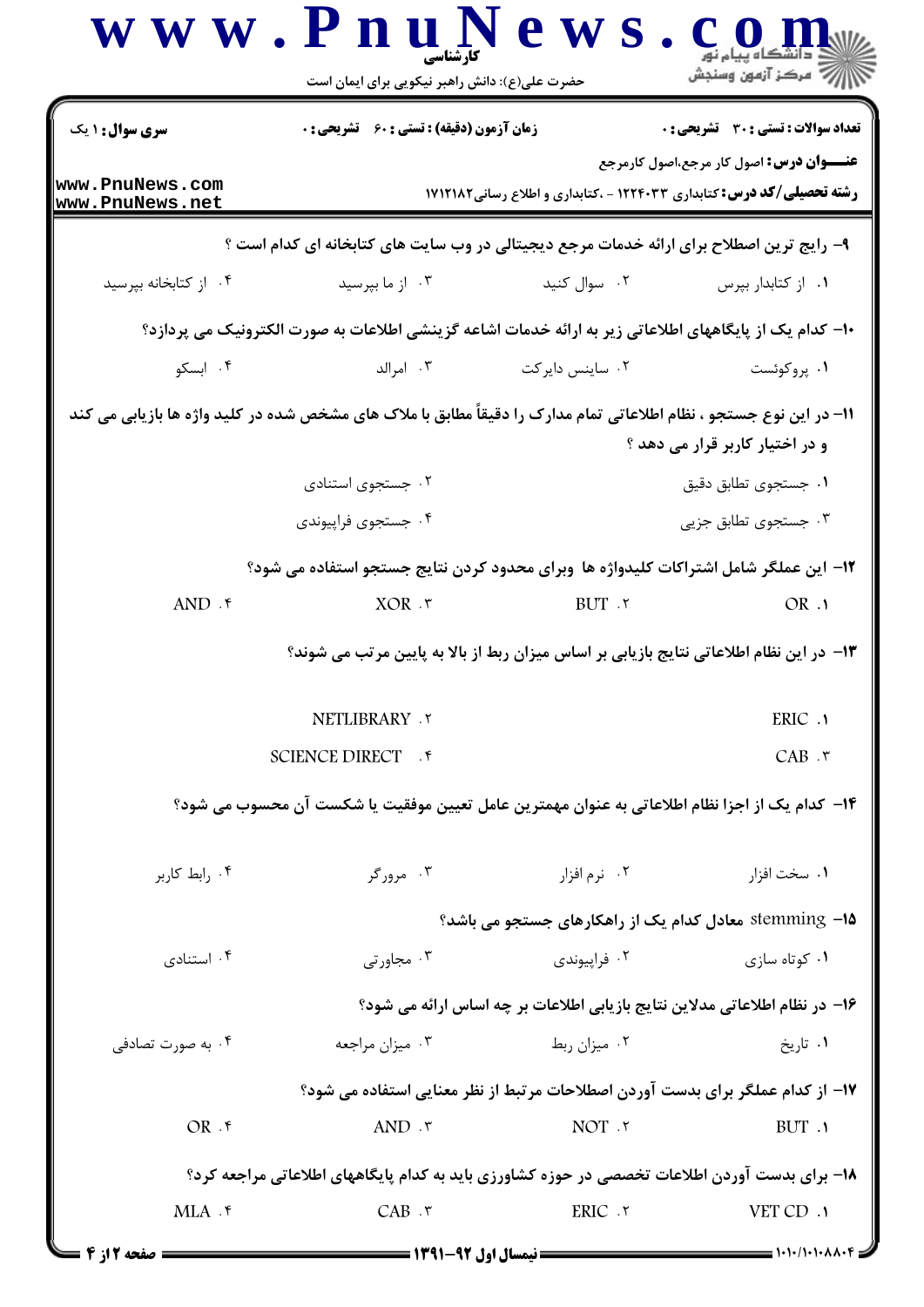| <b>سری سوال :</b> ۱ یک             | <b>زمان آزمون (دقیقه) : تستی : 60 ٪ تشریحی : 0</b>                                                                            |                                                                              | تعداد سوالات : تستى : 30 ٪ تشريحي : 0             |
|------------------------------------|-------------------------------------------------------------------------------------------------------------------------------|------------------------------------------------------------------------------|---------------------------------------------------|
| www.PnuNews.com<br>www.PnuNews.net |                                                                                                                               | <b>رشته تحصیلی/کد درس:</b> کتابداری ۱۲۲۴۰۳۳ - ،کتابداری و اطلاع رسانی۱۷۱۲۱۸۲ | <b>عنـــوان درس:</b> اصول کار مرجع،اصول کارمرجع   |
|                                    |                                                                                                                               | ۱۹– از پایگاههای اطلاعاتی هسته در حوزه کتابداری و اطلاع رسانی می باشد؟       |                                                   |
|                                    | NELL Library . ٢                                                                                                              |                                                                              | ERIC .1                                           |
|                                    | LISTA . ۴                                                                                                                     |                                                                              | ACM DigitalLibrary .                              |
|                                    |                                                                                                                               |                                                                              | ۲۰– اولین مهارت غیرکلامی در مصاحبه مرجع کدام است؟ |
|                                    | ۰۲ اشارات و حرکات جسمی                                                                                                        |                                                                              | ٠١. حالت آرام جسماني                              |
|                                    | ۰۴ برخورد و نگاه چشم ها                                                                                                       |                                                                              | ۰۳ حالت چهره و لحن صدا                            |
|                                    | <b>۲۱</b> - اینکه کتابدار مرجع باید فردی اجتماعی و دارای روابط عمومی بالا باشد و از ارتباطات و تماس با مردم لذت ببرد جزو کدام | یک از مهارتهای مورد نیاز کتابداران مرجع ً می باشد؟                           |                                                   |
|                                    | ۰۲ مهارتهای بین فردی                                                                                                          |                                                                              | ۰۱ مهارتهای ارتباط کلامی                          |
|                                    | ۰۴ دانش منابع اطلاعاتی                                                                                                        |                                                                              | ۰۳ مهارت های آموزشی                               |
|                                    |                                                                                                                               | <del>۲</del> ۲- پایگاه اطلاعاتی   Hammond شامل چه اطلاعاتی می باشد؟          |                                                   |
| ۰۴ سیاسی                           | ۰۳ اقتصادی                                                                                                                    | ۰۲ فرهنگی                                                                    | ۰۱ وضعیت جهان                                     |
|                                    | ۲۳– بر اساس الگوی سونسون اولین مرحله برای آموزش منابع اطلاعاتی موجود در وب جهان گستر به کاربران کدام گزینه است؟               |                                                                              |                                                   |
|                                    | ۰۲ تعریف صحت و دقت اطلاعات                                                                                                    | ٠١ شناخت ابزارهاى بازيابي اطلاعات                                            |                                                   |
|                                    | ۰۴ شناخت راهکارهای جستجو                                                                                                      |                                                                              | ۰۳ تعریف اطلاعات و عصر اطلاعات                    |
|                                    | ۲۴- در الگوی پیشنهادی ریس و سارا سویک در فرایند پرسش و پاسخ مرجع اولین مرحله کدام ست ؟                                        |                                                                              |                                                   |
|                                    | ۰۲ مشکل و نیاز اطلاعاتی                                                                                                       | ٠١. فرموله كردن اوليه سوال                                                   |                                                   |
|                                    | ۰۴ انتخاب راهکار جستجو                                                                                                        |                                                                              | ۰۳ تعريف سوال                                     |
|                                    | ۲۵– کدام یک از نظام های اطلاعاتی زیر از فیلدهای اندکی برای بازیابی اطلاعات استفاده می کنند ؟                                  |                                                                              |                                                   |
| Proquest . e                       | Ebsco.7                                                                                                                       | Emerald . ٢                                                                  | <b>Find Article</b> .                             |
|                                    |                                                                                                                               |                                                                              |                                                   |
|                                    | ۲۶- از چه زمانی استفاده از فناوری صفحه نوری برای ذخیره و بازیابی اطلاعات مورد استفاده قرار گرفت؟                              |                                                                              |                                                   |